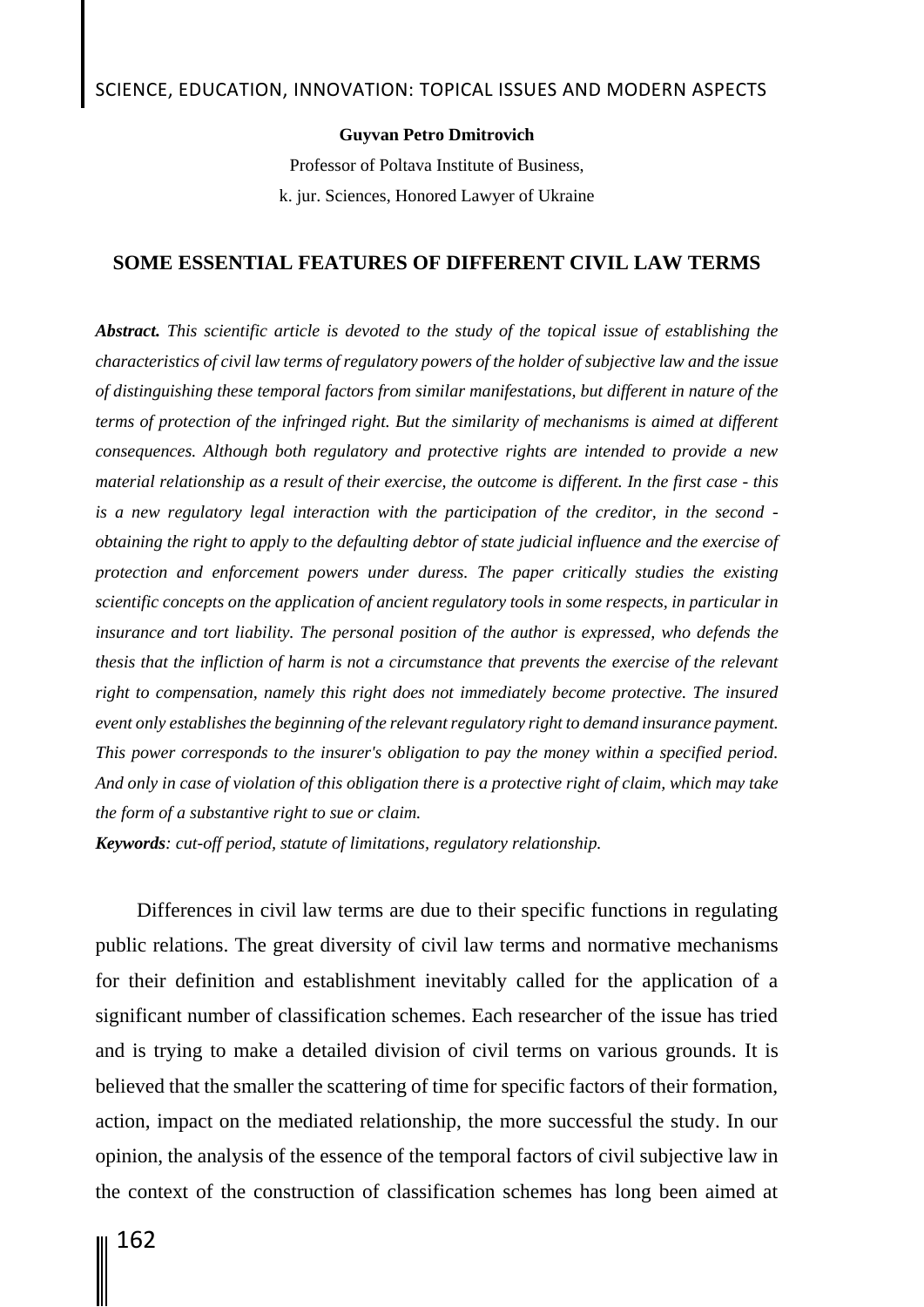finding or even inventing differences between different material terms. Meanwhile, they all have a similar legal nature, the same essential structure, so the systematization of terms should be aimed at uniting them within the qualification groups on the grounds of commonality with the subsequent formation of a coherent legal system as a means of establishing links between concepts and classes. projects [1, p. 238].

In scientific works, the issues of temporal certainty during the implementation of regulatory and protective interactions have been studied by many scientists. They analyzed the temporal component of a person's right to perform their own productive actions and demand the necessary behavior from the counterparty, both during proper execution and after the offense. However, certain interactions, especially in the field of practical implementation of the subjective powers of the right holder in time, remain insufficiently studied. Therefore, there are many disputes and disagreements, in particular regarding the clarification of the temporal boundary, when the regulatory status of material relations ends and the right to protection arises, including by filing a claim and exercising the right to coercion with the help of a court. These aspects of the normalization of the relevant relations have been the subject of side research by scientists such as V.M. Gordon, E.O. Krasheninnikov and A.V. Voshatko, but the scientific development is not complete, moreover, some of the conclusions of scientists deserve criticism, so it is to achieve certainty in this matter and the purpose of this work. The aim is to develop a general concept of the protective legal relationship, which has the function of terminating the offense and eliminating its consequences. To this end, the interaction of subjects at the level of protection of law in terms of regulation of certain absolute civil relations is being developed.

In this context, special attention needs to be paid to the study of the specifics and features that distinguish the essentially temporal characteristics of regulatory and protective civil relations. At the same time, the regulation of cut-off terms and their separation from the terms of protection of the right should acquire the most meticulous analysis. Only on the basis of a detailed study of the legal content of a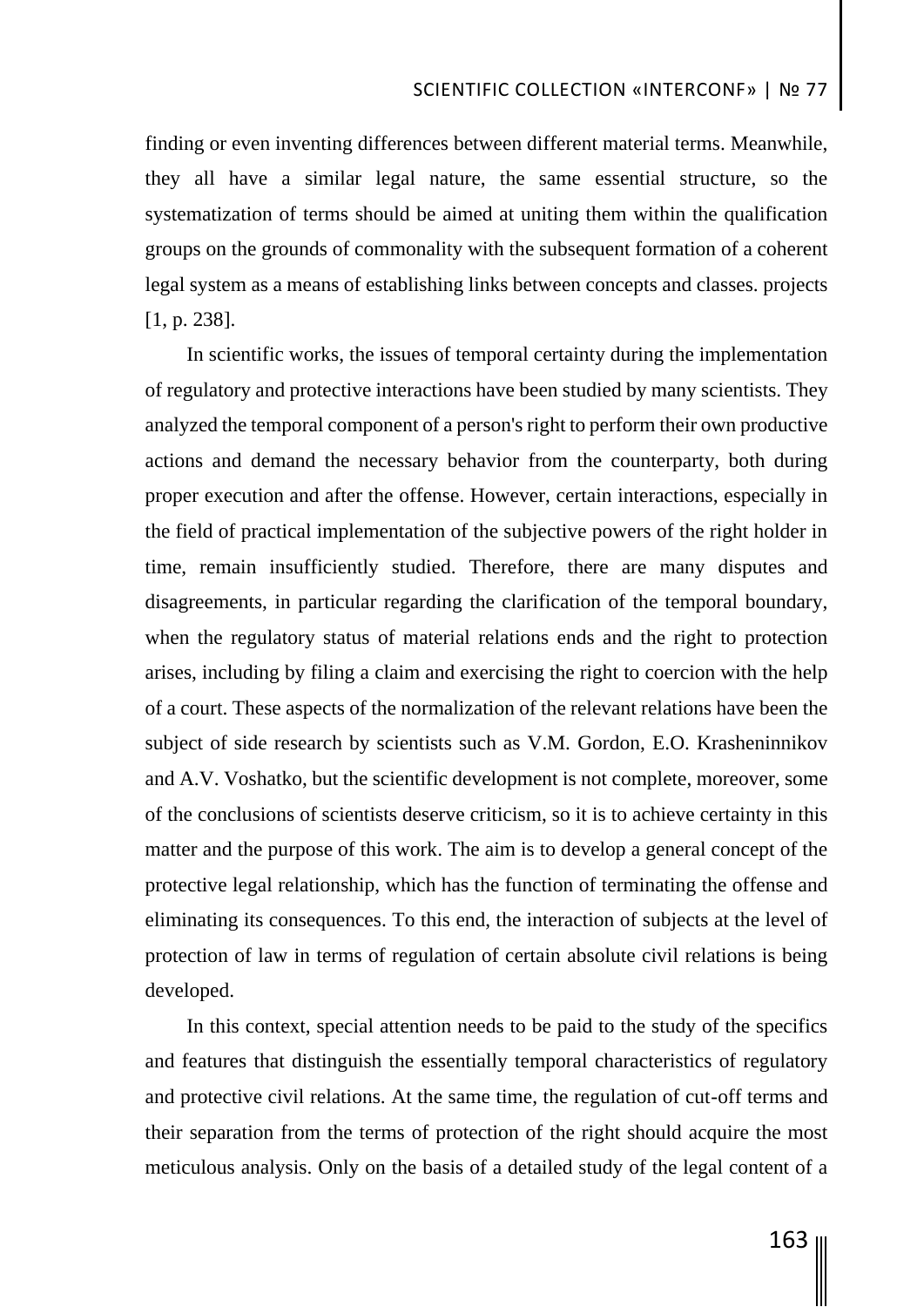## SCIENCE, EDUCATION, INNOVATION: TOPICAL ISSUES AND MODERN ASPECTS

particular power exercised within a specified period, it is possible to draw a line between these two different legal categories of purpose. The common point that characterizes the usual (ordinary) period for the implementation of the law and the cut-off period is that they determine the time established by law or the participants themselves to implement the lawful conduct of the parties to the regulatory relationship. In both cases, the possibility of exercising civil law is associated with the active initiative of the creditor, which he must take within the established temporal limits. After the expiration of this period, the realization of the right is impossible, and the subjective right is terminated. If the validity of the right is limited in time, accordingly limited by the term and the possibility of the creditor to perform these actions. With the expiration of the right ceases and the corresponding obligation, which in this case was the need for passive behavior of the debtor. Therefore, failure to act does not allow the entitled entity to achieve the goal of civil law - the realization of its substantive law.

Historically, deadlines have been tried to compare with the statute of limitations (statute of limitations). Initially, such a comparison of these two temporal phenomena took place within the concept of the unity of subjective civil law in the regulatory state (before the offense) and the state of the right to sue (after the violation). It was pointed out that this term is an integral part of subjective civil law and, accordingly, civil law, as any change is a change in the relationship itself [2, p. 22, 25]. This was again justified by the fact that the term of the right is related to the time of its existence as a whole, including the period of possible violation, while the statute of limitations concerns only the duration of the right to enforcement, which is part of the law or is itself effective law in a certain state.

A completely different picture emerges if we consider the right to sue as an element of another legal relationship aimed at protecting an already violated subjective right. In this case, the substantive right to sue is also a certain independent subjective right. And it has the same internal characteristics as any subjective regulation. Thus, the term as the limit of the existence of a subjective right is an integral part of it and for the protection right, expressed in the form of a claim, it is a mandatory attribute. We have considered in detail the relevant scientific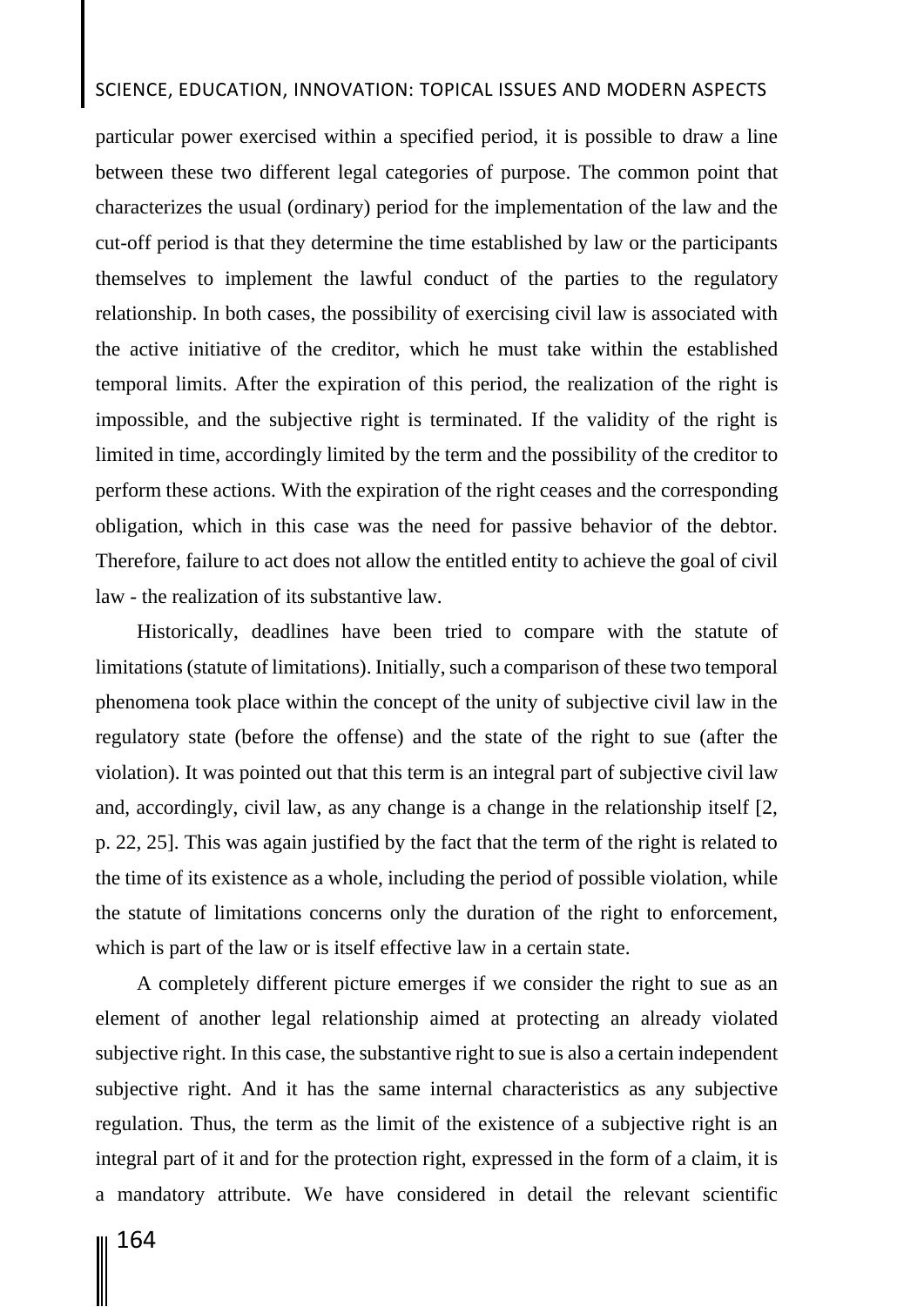developments in other studies, where more specifically focused on the grounds, effectiveness and inappropriateness of the comparison of cut-off and statute of limitations [3, p. 189-191; 4, р. 109-118]. The artificiality of such an analysis was noted in those works. Again, it is unlikely to be useful to compare the consequences of the end of these periods to determine the effectiveness of certain protection and legal consequences that occur in the event of failure to exercise the relevant subjective civil law. But given the roughly identical nature of the exercise of powers within the statute of limitations and the statute of limitations, such a comparison may not only be appropriate but also necessary.

Both the exercise of regulatory powers during the preclusive period and the exercise of protective powers - claims during the statute of limitations, are not aimed at the specific satisfaction of property or other interests of the commissioner. Both substantive rights are intended to result in the acquisition of a new substantive relationship. In the first case - this is a new regulatory legal interaction with the participation of the creditor, in the second - obtaining the right to apply to the defaulting debtor of state judicial influence and the exercise of protection and enforcement powers under duress. Both of these subjective rights, which exist within the regulatory cut-off and protective statute of limitations, are exercised through unilateral action. In both cases, the person obliged under this legal relationship must act passively - to bear the fact of possible and actual exercise of his authority by the creditor and not to prevent him from doing so. In the end, both of these substantive rights are realized as a result of a single exercise, after which they are terminated prematurely, as is the term that mediates their duration.

The serious similarity of legal mechanisms for regulating subjective substantive rights, limited by time limits and prescription, and hence the temporal characteristics, often leads to confusion of individual social relations and their unjustified classification as regulatory or protective, when, in fact, they are different in nature. Such errors are observed both in doctrine and in law enforcement practice. For example, in the literature it has been suggested that the six-month period during which the tenant of the dwelling in case of temporary disposal retains the right to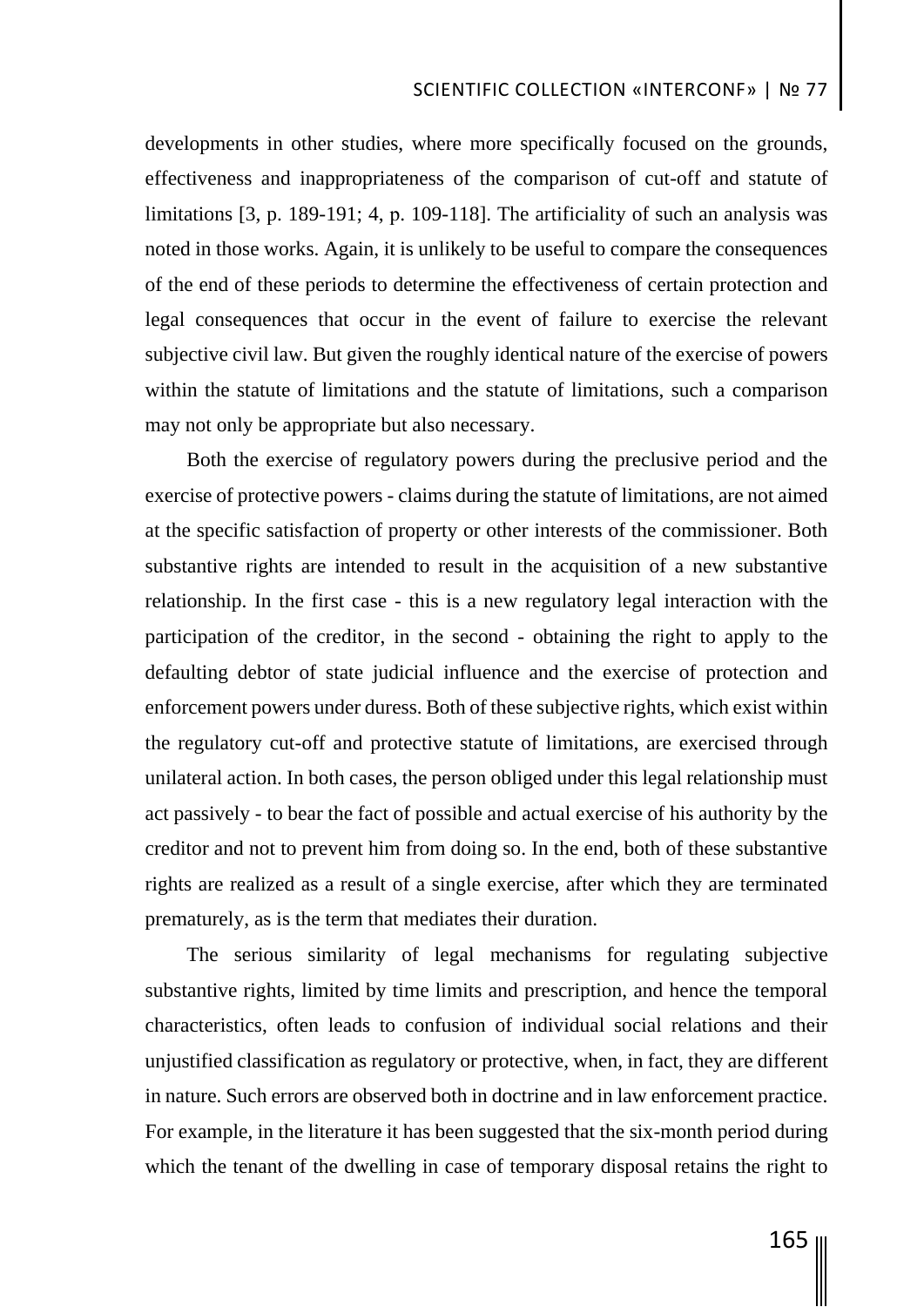## SCIENCE, EDUCATION, INNOVATION: TOPICAL ISSUES AND MODERN ASPECTS

use it, refers to the statute of limitations [5, p. 28]. This approach is wrong, and in fact it is not. Whether or not a tenant commits an act that indicates the use of housing within six months is no longer a protective power. Firstly, because no one violated his right (and this is the main thing), and secondly, because this act can not be recognized as the implementation of the claim, the duration of which is mediated by the statutory time mechanism. The same can be said about the attribution to the old six-month period of acceptance of the inheritance [6, p. 82].

Quite often, errors in determining the nature of a legal relationship that is in a certain state are caused by an incorrect assessment of the moment when an individual offense actually occurred, and consequently, the regulatory relationship ended and a protective relationship arose. In particular, EO Krasheninnikov, quite rightly believing that the depositor's requirement to the bank to issue a deposit is a regulatory right, and the protective power of the same content arises only in case of refusal to meet the above requirement within the prescribed period [7, p. 52-53], for some reason substantiates the relationship that arises in insurance in a completely different way. He points out that the protective power (and hence the statute of limitations) for claims against the insurer begins from the time of the insured event, while postulating the possibility of a protective claim for insurance payment not from the time of the offense, but from a neutral event (insured event), the onset of a certain date [8, p. 56-57].

In our opinion, this thesis is erroneous. Let's take a closer look at this issue. The scholar criticizes the thesis that the only basis for a lawsuit in a binding relationship is an offense. He notes that such circumstances may be other facts, such as objectively illegal acts, lawful actions and events that can not be classified as an offense [9, p. 15]. At the same time, the sign of equality between the concepts of "illegal act" and "violation of the law" is obviously unjustified. The principle according to which the subjective right of a person can be violated not only by illegal, but also by lawful actions, as well as as a result of a case, has been in force in civil law for a long time. Another thing is that the right to sue as a result of such a violation does not always arise, which is regulated, for example, by Part 4 of Article 1166 of the CCU. The rule of the specified article is reference and directs us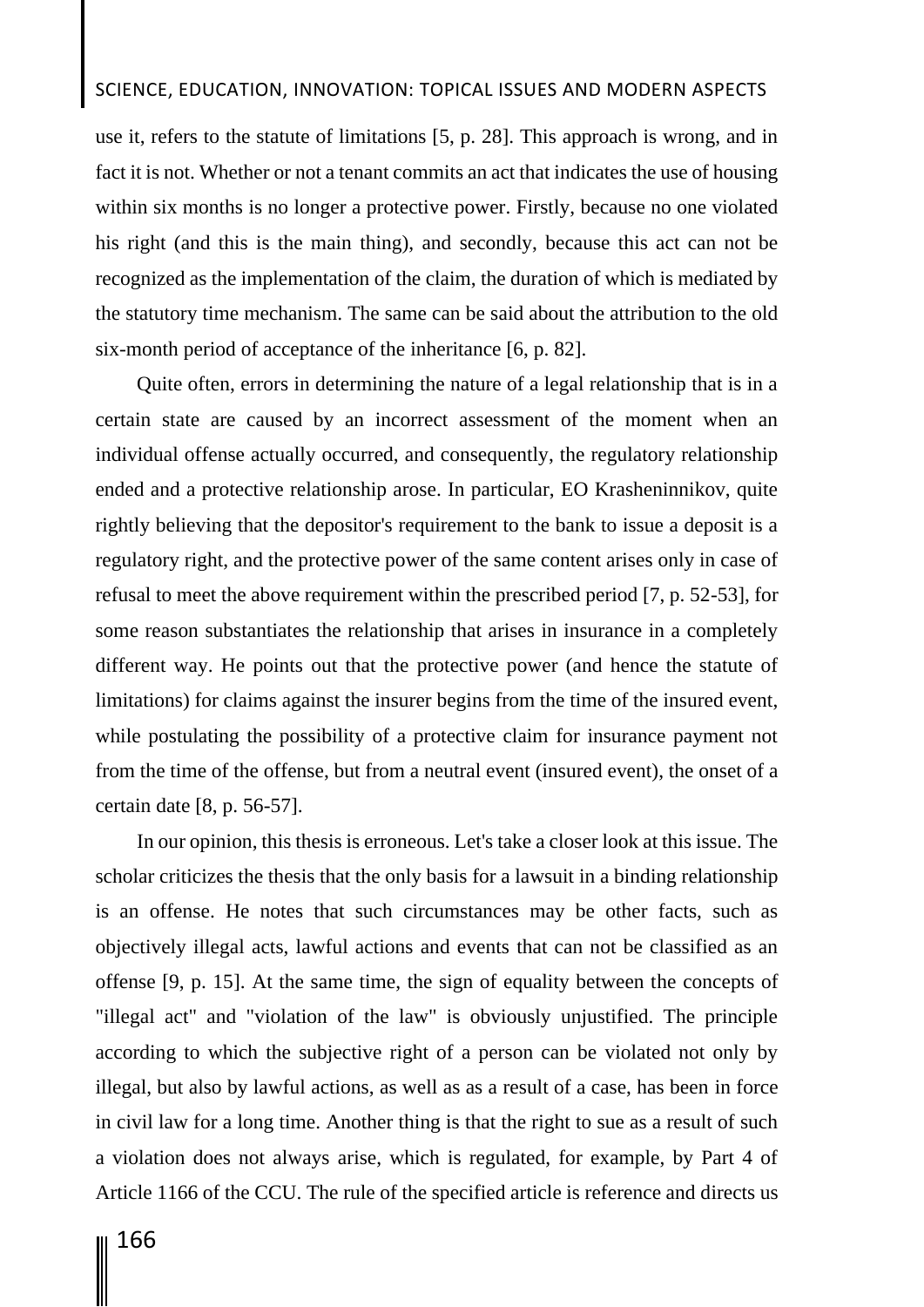to other acts of the legislation of Ukraine. In particular, in accordance with the provisions of Art. 1170 of the CCU, the owner may file a claim for compensation for damage to the authorities, which by their lawful decision (adoption of the law) violated his right of ownership. In other cases, the legislator does not consider it necessary to provide protection to the violated subjective right in view of the absence of the violator or his illegal behavior or the fault of the commissioner.

As we see, the violation of the law (offense) and wrongful conduct are correlated as a result and its cause, and the wrongful act does not always violate someone's subjective civil rights, as the violation of the law is not always the result of such behavior, it can be violated as a result other circumstances. D.I. Meyer pointed out that an offense should be understood as a legal act directed by its author to restrict another person in the exercise of the right [10, p. 213]. A similar point of view that the offense is certain actions of people that lead to violations of the law were inherent in other civilians [11, p. 319]. As we can see, there is no assumption in the scientific literature that a violation of the law can occur only in the case of wrongful acts. Undoubtedly, both lawful and unlawful acts, if they have led to an offense, must be committed intentionally or negligently. However, with their legitimacy, of course, we can not talk about guilt.

Continuing further research on this issue, we can not disagree with the authors, who point to the practical possibility of violation of subjective rights as a result of the event [12, p. 8]. This is quite obvious. For example, a flood or an early ice drift can significantly affect the state of civil relations, which, of course, will result in a violation of the rights of a person, such as a consignee under a contract of carriage. And here we come to the main question, can there be a right to sue for the event? As logic suggests, no. But proponents of another theory still point to this possibility and as the most obvious example cite a protective legal relationship, which includes a requirement to pay the sum insured, which, in their opinion, arises from the time of the insured event.

To answer this question, it is necessary to first determine whether the requirement to pay the sum insured is a protection and legal authority of the person,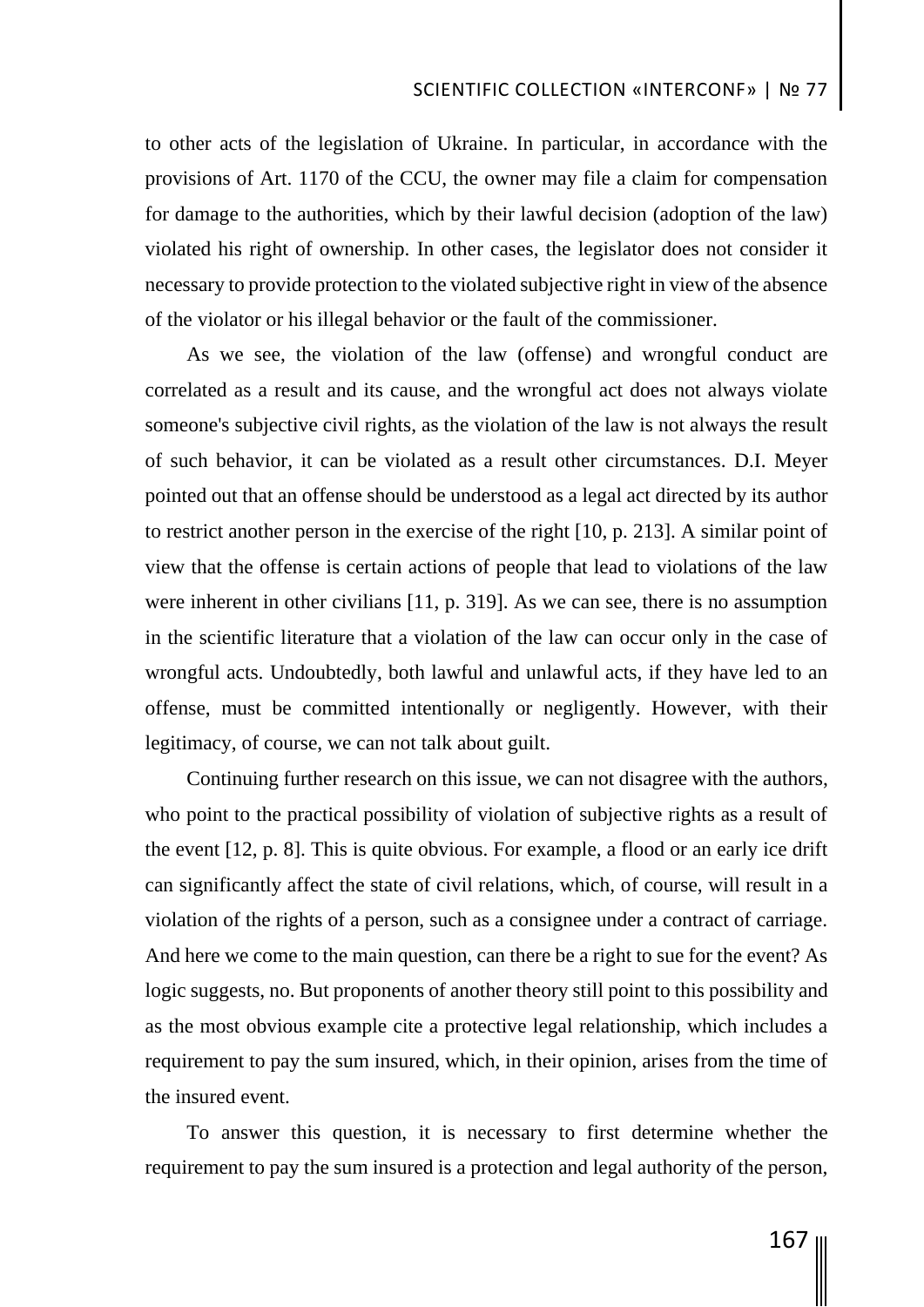# SCIENCE, EDUCATION, INNOVATION: TOPICAL ISSUES AND MODERN ASPECTS

as well as whether he can get the form of a claim? After the occurrence of the insured event, the insured has the right to claim from the insurer the amount of the insurance indemnity stipulated by the contract or the law. If, assuming that the insured does not apply to the counterparty within the prescribed period, he subsequently loses the opportunity to do so. This is a classic case of a regulatory obligation, which arose from the time of the suspensive condition and the term of which is determined at the time of the request of the commissioner (Article 530 of the CCU). The only feature is that the right to apply to the insurer is limited by the time specified in the contract or regulations.

Thus, the insured event gives rise to a regulatory right, which corresponds to the regulatory obligation to make an insurance payment. And only in case of nonfulfillment of the specified obligation in the term established by the contract or rules of insurance there will be a violation of the specified subjective right. It is from this moment that the insured has a protective power, which can be enforced through the court [13, p. 36-37]. Moreover, the insurer's failure to fulfill this obligation gives rise to not one but several protection and legal requirements (which, of course, can be enforced by a jurisdiction through the implementation of claims): yes, the insured may demand payment of the sum insured, compensation for improper damages etc. It is obvious that he could not present such security requirements to the counterparty immediately after the occurrence of the insured event. Thus, the basis for the emergence of a person's right to protection and the right to sue is not the occurrence of a stokh event, but the violation by the insurer of the regulatory subjective right of the insured to receive insurance benefits.

One of the reasons that seems to have also influenced the erroneousness of the commented concept is the incorrect definition of the subjective composition of the relations under study. In turn, this was facilitated by the incorrect definition of the essence of the mechanism of legal protection, the definition of the civil right or interest that is protected by the protection and legal implementation of this requirement, and its carrier. Thus, E.A. Krasheninnikov argues that the recovery (including court) from the insurer of insurance indemnity is a means of protection of regulatory subjective civil law or legally protected interests of the insured in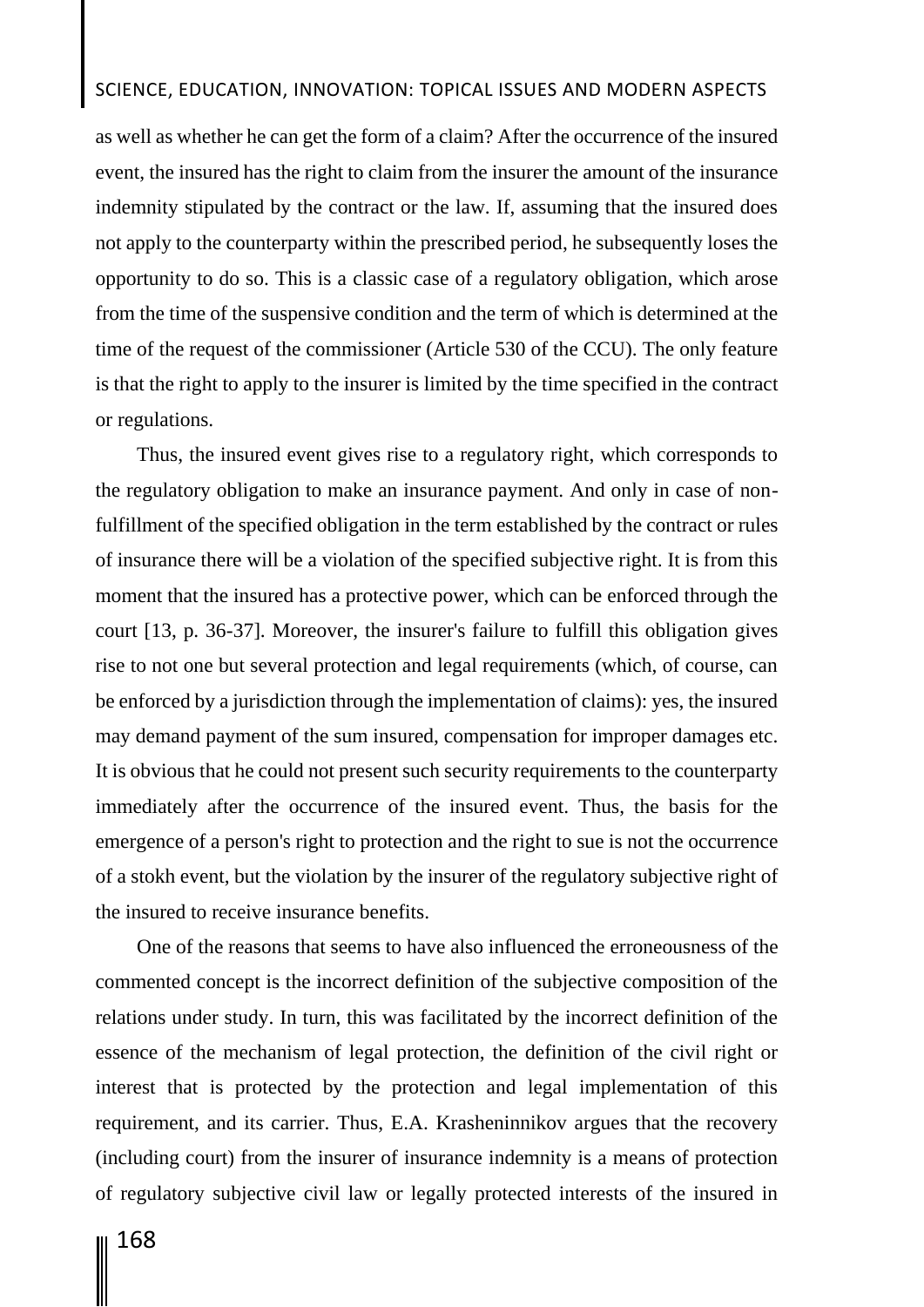connection with the negative consequences of the insured event [14, p . 59]. This statement deserves a critical assessment for at least two reasons. First, the insured event is not always related to the violation of the insured's right. For example, if the insurance contract provides for the payment of funds when the insured or another person reaches a certain age, then such an event can not be classified as an offense. Secondly, when the insured event really violates the right of the commissioner, it is obvious that the insurer is not the entity that violated this right.

The offender may be another person (not the insurer), or such an entity may be absent. According to the logic, the protection requirement and the state coercion by means of which the protection authority is exercised should be directed against the person who violated the law. In other words, the protection of the violated right is aimed at burdening the infringer, who is a party to the protection and legal relationship that arises as a result of the violation of the right. Therefore, if the right of a person is violated by another entity, with which, of course, he is not in a contractual relationship, the commissioner has a tort right to claim the latter, but not the insurer. In turn, the protection and legal requirement for the latter becomes possible only when he commits an offense, which will consist in non-performance of the obligation imposed on him under the insurance contract. Therefore, claims against the insurer are a means of protecting the right to receive payment, and not the right to eliminate the negative consequences arising from the insured event. This is all the more true because the amount of compensation for these consequences and insurance payments do not always coincide.

Thus, we can conclude that the insured event is not a circumstance that prevents the exercise of the relevant right to receive insurance funds, and this right does not immediately become protective, as is sometimes indicated in the literature. The insured event only establishes the beginning of the relevant regulatory right to demand insurance payment. This power corresponds to the insurer's obligation to pay the money within a specified period. And only in case of violation of this obligation there is a protective right of claim, which may take the form of a substantive right to sue or claim.